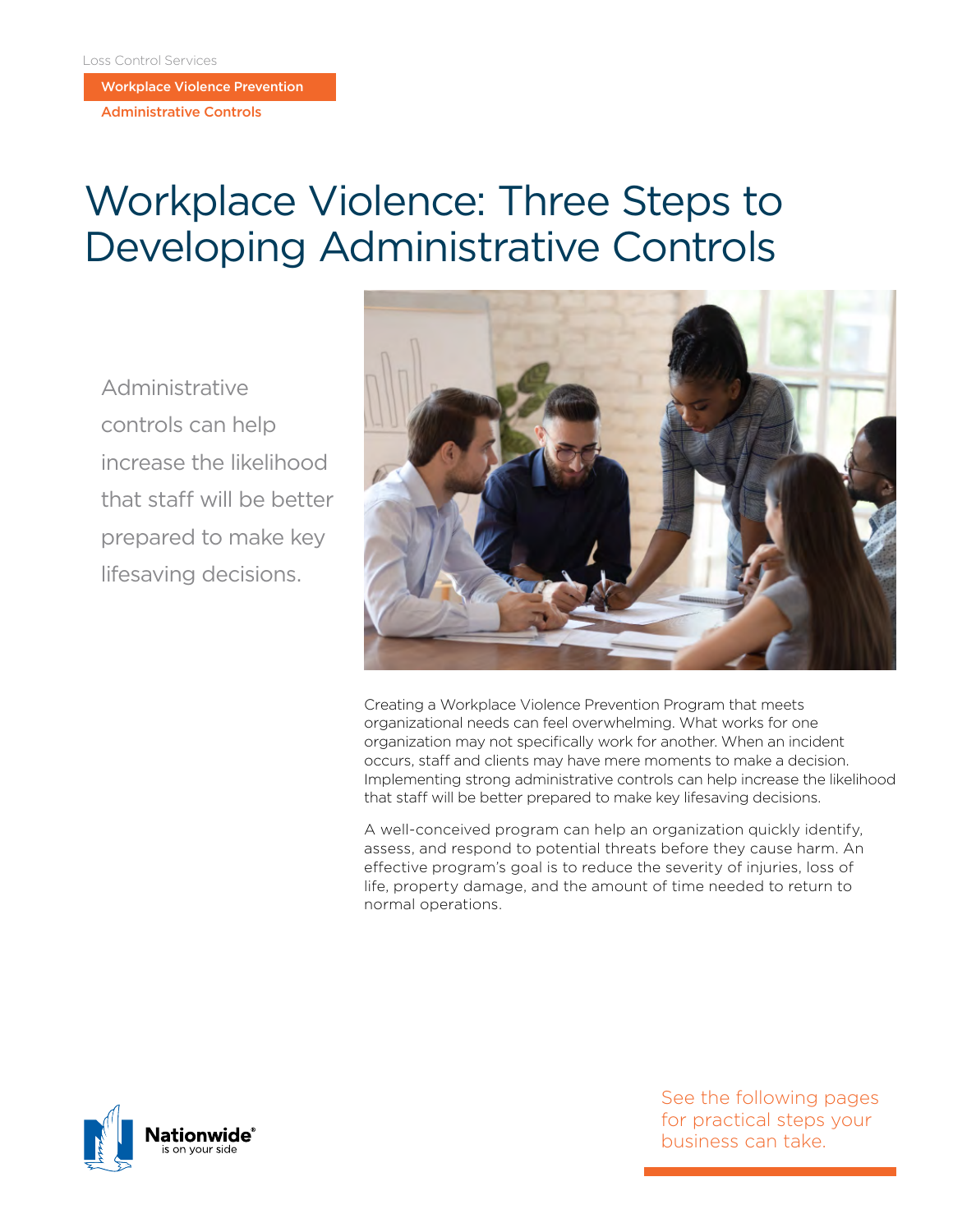

# Leadership Support

As with any program, success or failure is dependent on strong leadership support. Promoting open lines of communication helps staff feel comfortable reporting potential threats.

Management buy-in is crucial for implementation of an effective workplace violence prevention program, as it may require capital investment and significant time from key employees.

# Three Steps to Creating a Successful Program:

# STEP ONE: CONDUCT A RISK ASSESSMENT

Before a program can be developed, it's important to know your organization's unique vulnerabilities. Nationwide's Workplace Violence Prevention and Response Resources, such as the Workplace Security Checklist and Supporting Clients Through Workplace Violence Incidents, can assist in this process. Additional items to consider:

Has your organization experienced any past workplace violence incidents? What lessons could be learned to prevent future incidents by reviewing past incident reports, insurance claims, and mandatory government reporting documentation? How can your response be improved?

- What lessons could be learned from past incidents?
- n Consult with outside security professionals and local authorities, to assist in the assessment. For example, security consultants, local law enforcement, and even facilities management staff can provide feedback on physical security and access controls to the facilities, staff, clients, and utilities.
- Conduct walkthroughs of each facility, interviewing staff to understand distinctive services provided, special needs of clients, and access controls by consulting [Nationwide's Workplace Security Checklist](https://www.mylosscontrolservices.com/documents/loss-control-library/workplace-security-checklist)  [\(CMO-1132AO\)](https://www.mylosscontrolservices.com/documents/loss-control-library/workplace-security-checklist).
- n Consider developing a risk assessment team, with staff from various departments and shifts. Diversity of opinions and experience will provide unique perspectives when assessing potential risk.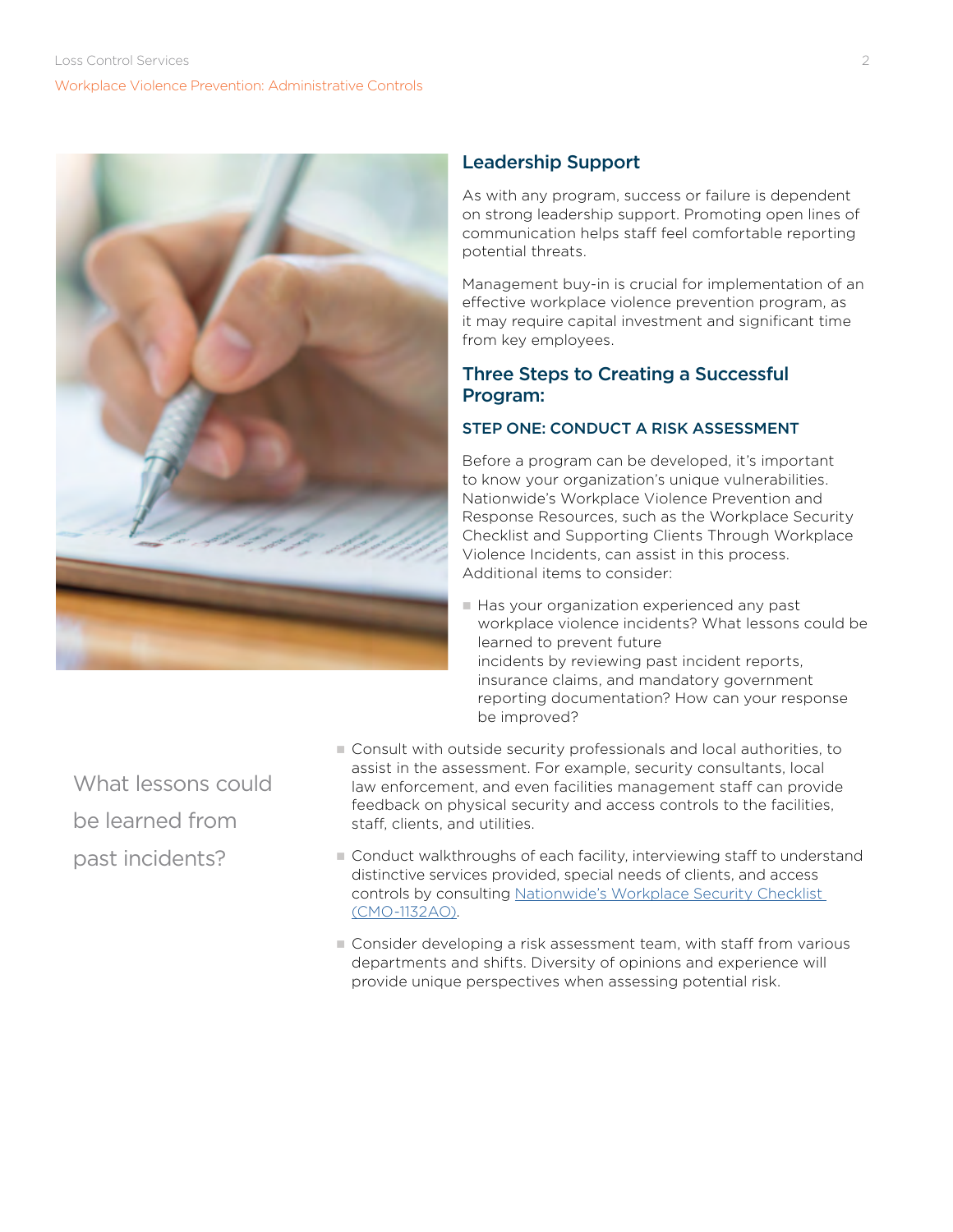#### STEP TWO: DEVELOP THE PROGRAM

Having a written prevention and response program can save lives by ensuring everyone is united in reporting and acting on suspicious activity. Consider the following:

- In Is the program specific to your organization's exposures? Does it include a zero-tolerance statement for violence in the workplace? Instead of using a cookie-cutter safety plan, develop a program based on the risk assessments completed in Step One.
- $\blacksquare$  Are there several ways for employees and clients to report potential incidents, including anonymous reporting? Multiple avenues help ensure that system breakdowns and interpersonal conflicts don't prevent timely reporting.
- $\blacksquare$  Who is responsible for investigating reported incidents? A Workplace Violence Emergency Response Team should be a small and impartial group with the power to act quickly, ideally within 24 hours of a report.



- n How will staff and clients be trained on your zero-tolerance policy, signs of workplace violence, reporting procedures, and response to incidents? Will this be conducted during orientation, and annually thereafter?
- $\blacksquare$  Do you plan to provide recovery services such as support through an employee assistance plan and / or other contracted counseling services for victims of workplace violence? How will you leverage outside agencies and governmental partners to resume your organization's mission?

#### STEP THREE: ADAPT WITH CHANGE

Regular review is important as operations change, services evolve, and clients transition to different programs. As more information becomes available regarding the effectiveness of controls and / or new risks are identified, your workplace violence program should be updated.

- n As program changes create new vulnerabilities, risk assessments from Step One should be repeated. Have renovations to a building, or the introduction of a new client, rendered a current control ineffective?
- n Could new technology and security strategies provide further support to the program? Even a small investment in security controls could mean the difference between life and death.